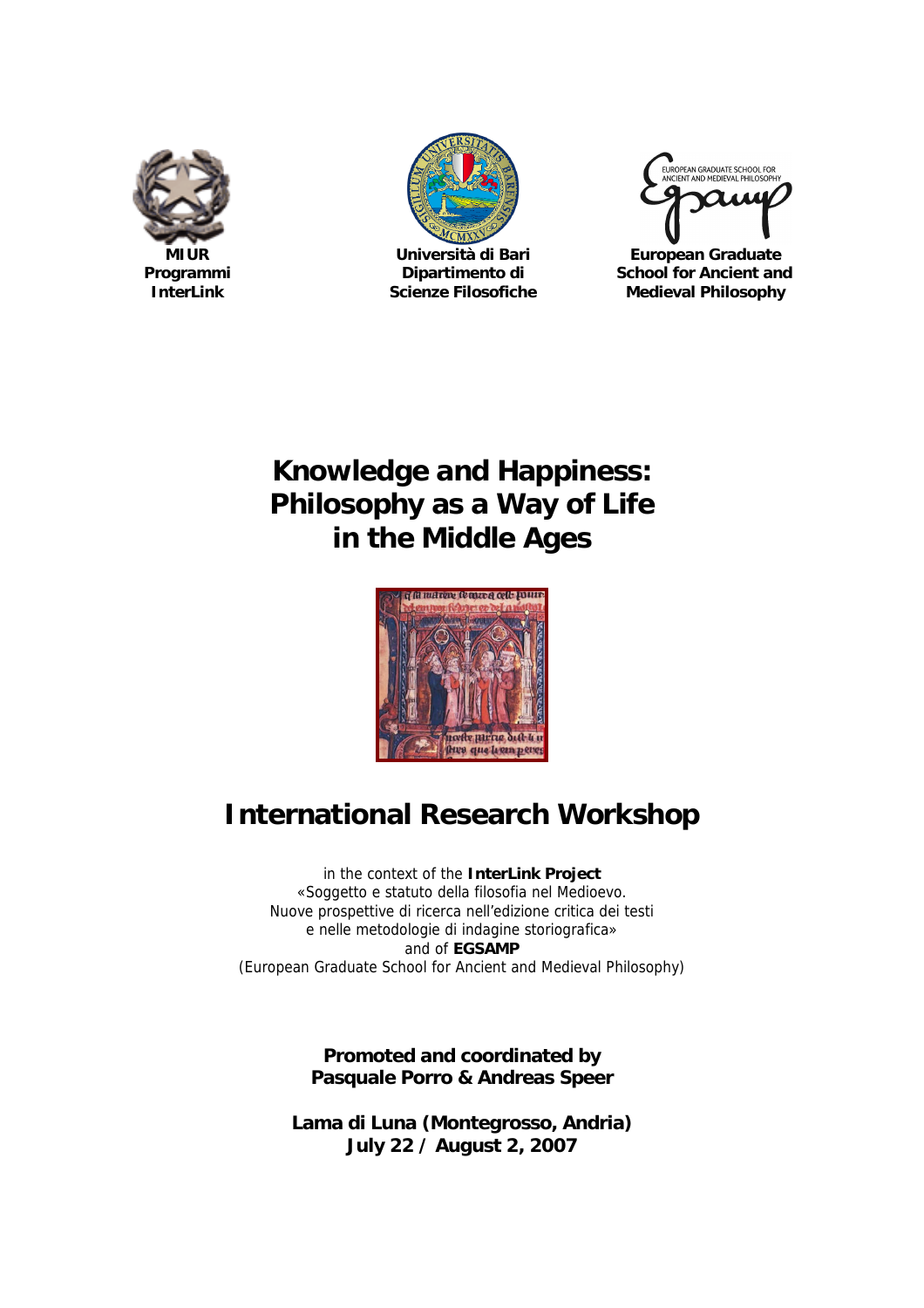

#### **MIUR – InterLink**

Programmi per l'incentivazione del processo di internazionalizzazione del sistema universitario (D.M. 5 agosto 2004 n. 262, art. 23) <http://interlink.cineca.it/>

#### **EGSAMP**

**European Graduate School For Ancient and Medieval Philosophy** [www.egsamp.uni-koeln.de](http://www.egsamp.uni-koeln.de)

**Università di Bari Dipartimento di Scienze Filosofiche** Direttore: Prof. Ferruccio De Natale [www.filosofia.uniba.it](http://www.filosofia.uniba.it)

#### **Sponsored by / con il patrocinio e il contributo di:**

|                     | Università di Bari<br>Consiglio di Amministrazione<br>Magnifico Rettore: Prof. Corrado Petrocelli<br>Facoltà di Lettere e Filosofia<br>Preside: Prof. Grazia Distaso                                                     |
|---------------------|--------------------------------------------------------------------------------------------------------------------------------------------------------------------------------------------------------------------------|
|                     | Regione Puglia<br>Assessorato al Mediterraneo<br>Settore Mediterraneo<br>Ufficio Pace, Intercultura e Integrazione tra i Popoli<br>Assessore: Prof. Silvia Godelli                                                       |
| COMUNE<br>di Andria | Comune di Andria<br>Assessorato alla Cultura<br>Nell'ambito del Progetto «Il dialogo filosofico, scientifico<br>e religioso tra le culture del Mediterraneo in età sveva e<br>angioina»<br>Assessore: Prof. Paolo Farina |
|                     | Provincia di Bari<br>Assessorato al Turismo<br>Assessore: Dott, Sebastiano De Feudis                                                                                                                                     |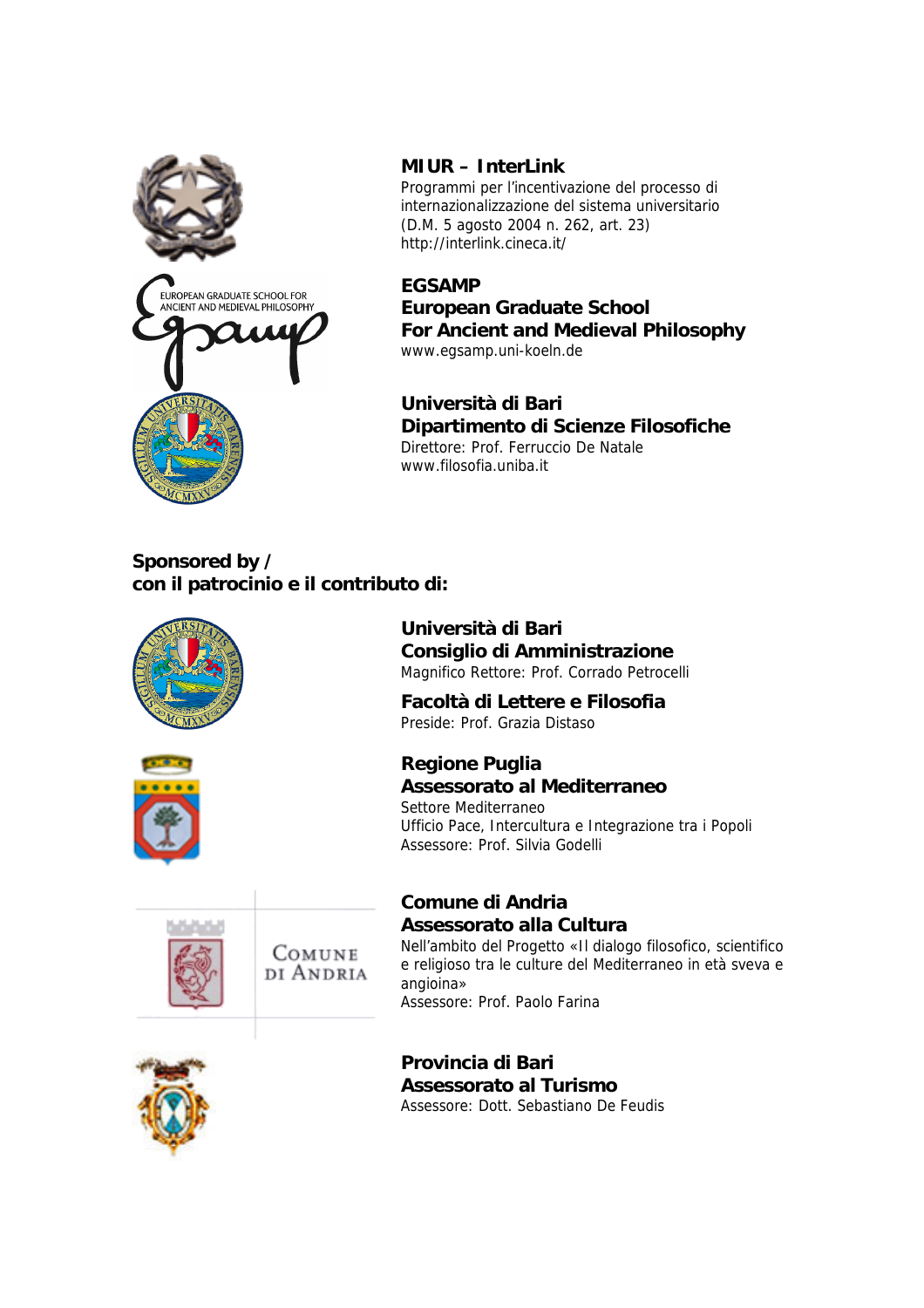# **Knowledge and Happiness: Philosophy as a Way of Life in the Middle Ages**

## **International Research Workshop**

in the context of the **InterLink Project** «Soggetto e statuto della filosofia nel Medioevo. Nuove prospettive di ricerca nell'edizione critica dei testi e nelle metodologie di indagine storiografica» (MIUR – Programmi per l'incentivazione del processo di internazionalizzazione del sistema universitario, D.M. 5 agosto 2004 n. 262, art. 23) and of **EGSAMP** (European Graduate School for Ancient and Medieval Philosophy)

The Workshop results from the collaboration between the Chair of Medieval Philosophy at the University of **Bari** and several prominent European centres for the study of medieval thought. These centres include the Thomas-Institut der Universität zu **Köln**, the De Wulf-Mansioncentrum (Hoger Instituut voor Wijsbegeerte, Katholieke Universiteit **Leuven**), the Centre Pierre Abélard (Chaire de Philosophie Médiévale, Université de **Paris-IV Sorbonne**), and the Institut für mittelalterliche Philosophie und Kultur (Lehrstuhl für Geschichte der Philosophie, St. Kliment Ochridski-Universität **Sofia**).

These inter-university relationships share an aim in promoting important editorial projects and creating new historiographical methods in the field of medieval philosophy while acknowledging that these projects can only succeed by transcending our national boundaries. In this respect, projects worthy of mention include the «Corpus Philosophorum Teutonicorum Medii Aevi», the «Corpus Latinum Commentariorum in Aristotelem Graecorum», the «Aristoteles Latinus», the critical edition of the works by Durandus de Sancto Porciano and Heymericus de Campo, and finally the series «Henrici de Gandavo Opera Omnia».

In 2006 these relationships were institutionalized through the InterLink project «Soggetto e statuto della filosofia nel Medioevo. Nuove prospettive di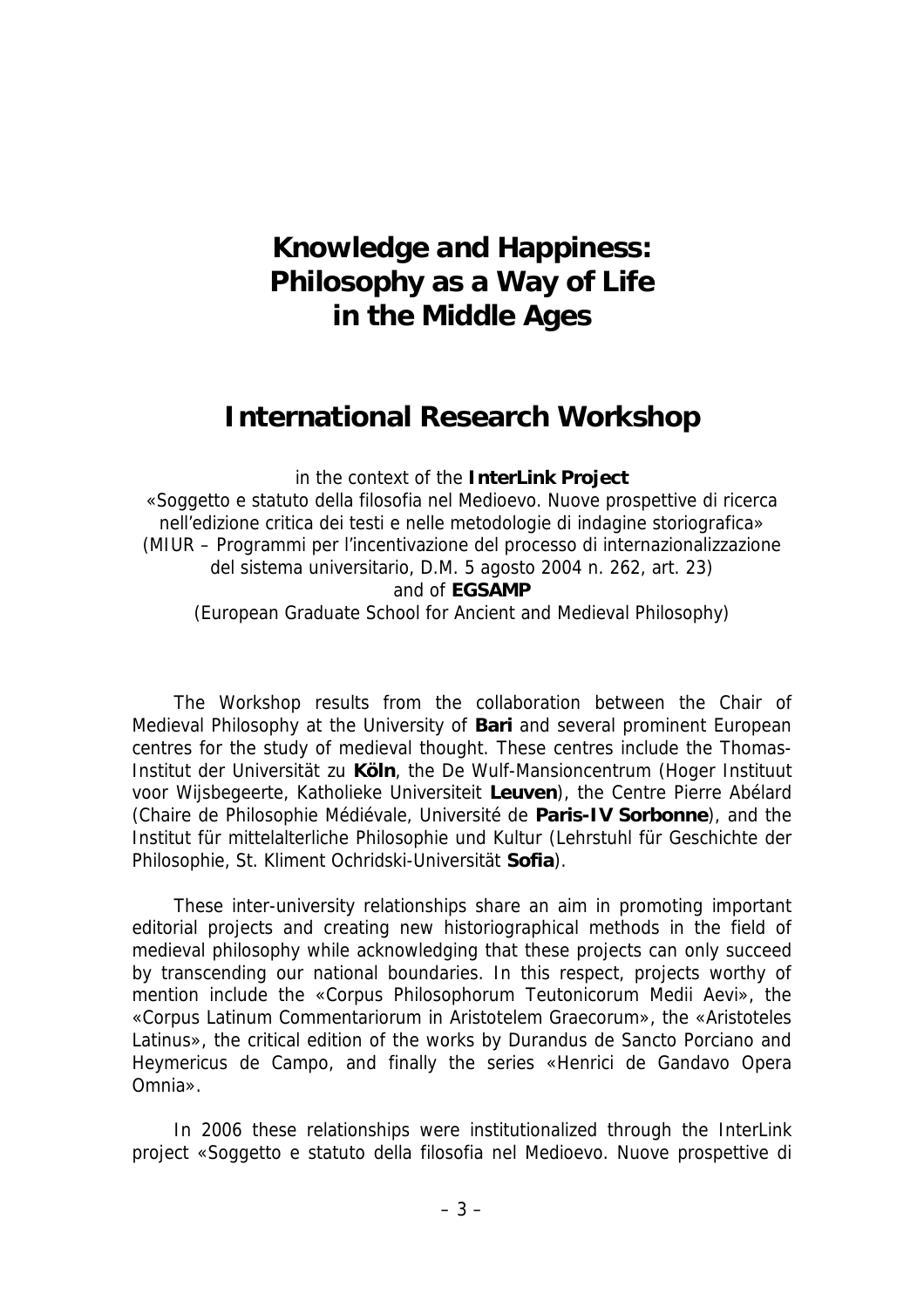ricerca nell'edizione critica dei testi e nelle metodologie di indagine storiografica» (co-financed by the Italian Ministry of University and Research – MIUR – Programmi per l'incentivazione del processo di internazionalizzazione del sistema universitario, D.M. 5 agosto 2004 n. 262, art. 23), and through the creation of EGSAMP (European Graduate School for Ancient and Medieval Philosophy, main office: Thomas-Institut der Universität zu Köln, [http://www.egsamp.uni-koeln.de\).](http://www.egsamp.uni-koeln.de).)

In order to develop and strengthen these two parallel and synergistic projects, an international research workshop on the topic «Knowledge and Happiness: Philosophy as a Way of Life in the Middle Ages» has been organized.

The aim of the workshop is to consider the transformations (in subjectmatter, status, and historico-social role) of Philosophy within the 4 main sociocultural and religious contexts of Late Antiquity and the Middle Ages: **Latin-Christian**, **Byzantine**, **Judaic** and **Arabic-Islamic** cultures. More precisely, the project intends to reconsider and to review critically the theses, put forward by Pierre Hadot, Juliusz Domański and Christoph Horn, that philosophy, which was considered in the Greek world as a practice or a way of life, ceases to be such in the Middle Ages and becomes instead a theoretical discipline. Their theses maintain that such a transformation was produced, above all, by the advent and spread of Christianity, which made philosophy superfluous as a source of happiness and means of earthly salvation, thus turning it into a mere discipline; in other words, a simple matter of study (with a mainly propaedeutic function) rather than an existential option. On the contrary, the initial hypothesis which the workshop would like to put forward is that this approach may be fruitful with regard to ancient philosophy, but is too generic with regard to the Middle Ages, since it does not take sufficient account of the different dimensions of the period, from a historical, geo-political, and religious perspective. For example, the passage from Late Antique to Medieval thought should first be considered in relation to the Arabic and Byzantine worlds, and only afterwards in relation to the Latin-Christian one. Moreover, on the basis of the preparatory work already carried out in the above-mentioned Universities, the workshop aims to show how the ideal of the practice of philosophy as an existential choice or option, the goal of which was the attainment of happiness, neither disappears in the Middle Ages, nor is it confined to restricted or marginal contexts (for instance, Averroism in Arabic philosophical culture, and a few Masters at the Parisian Faculty of Arts in the Latin West).

In order to achieve this basic aim, attention will be focussed on certain themes and/or figures representing different approaches to the question of the status and role of philosophy in each of the four contexts mentioned above. Each participant will contribute to the workshop by examining one specific aspect of the topic, and discussing the result of his/her research with the other participants.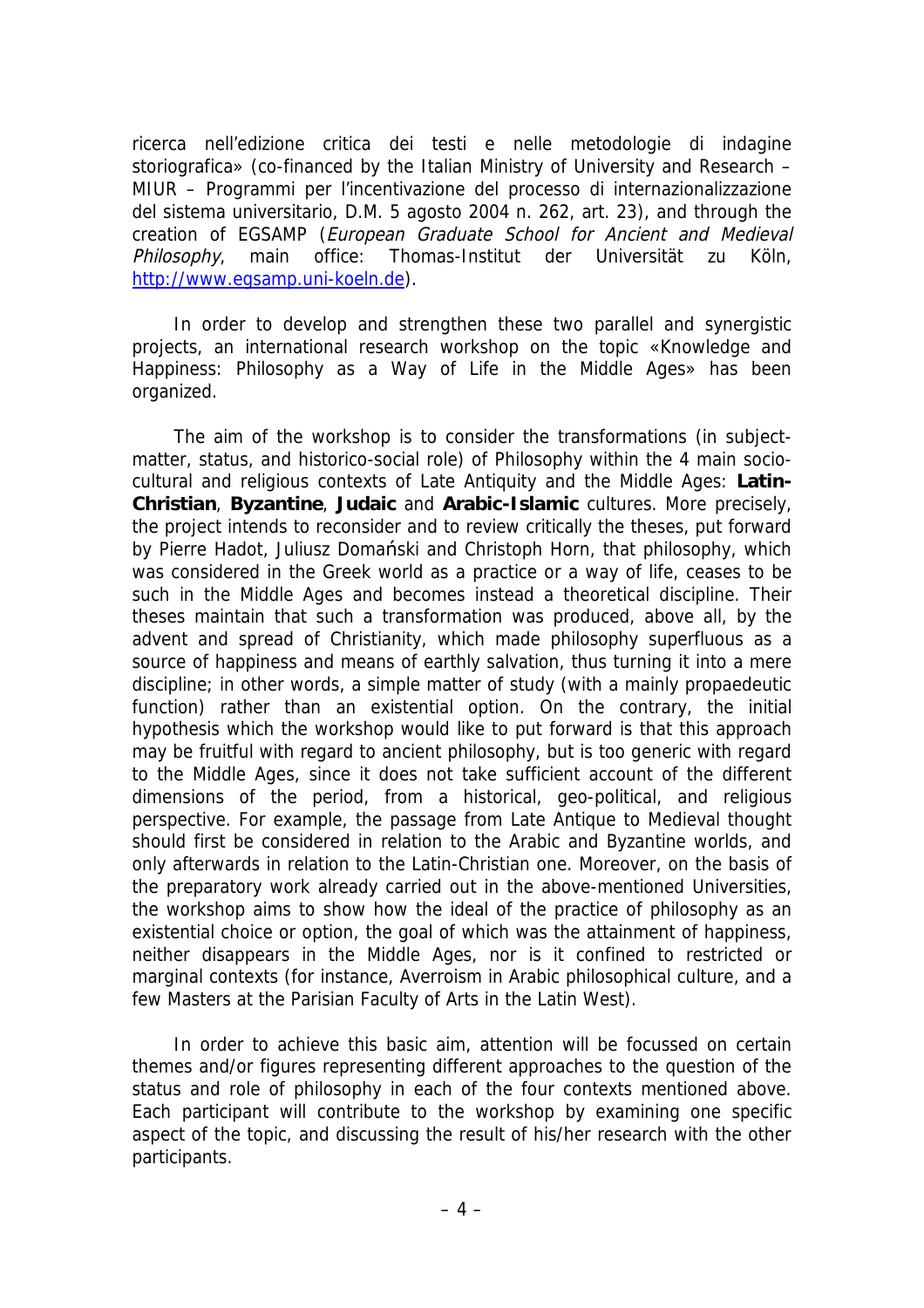The workshop will be organized around four main activities:

1. Presentation of the research activities in progress or already completed within the InterLink Project; discussion and evaluation.

2. Presentation and discussion of contributions (in German, English, French, and Italian) on the specific topic Knowledge and Happiness: Philosophy as a Way of Life in the Middle Ages.

3. Paleography and Textual Criticism seminars (including the discussion of concrete cases regarding individual editorial projects).

4. On-site lectures on Medieval art and culture.

The workshop will take place in Andria and will be organized in an intensive way. The participants will lodge in two bio-farms in the Montegrosso area, Andria (see below, p. 13).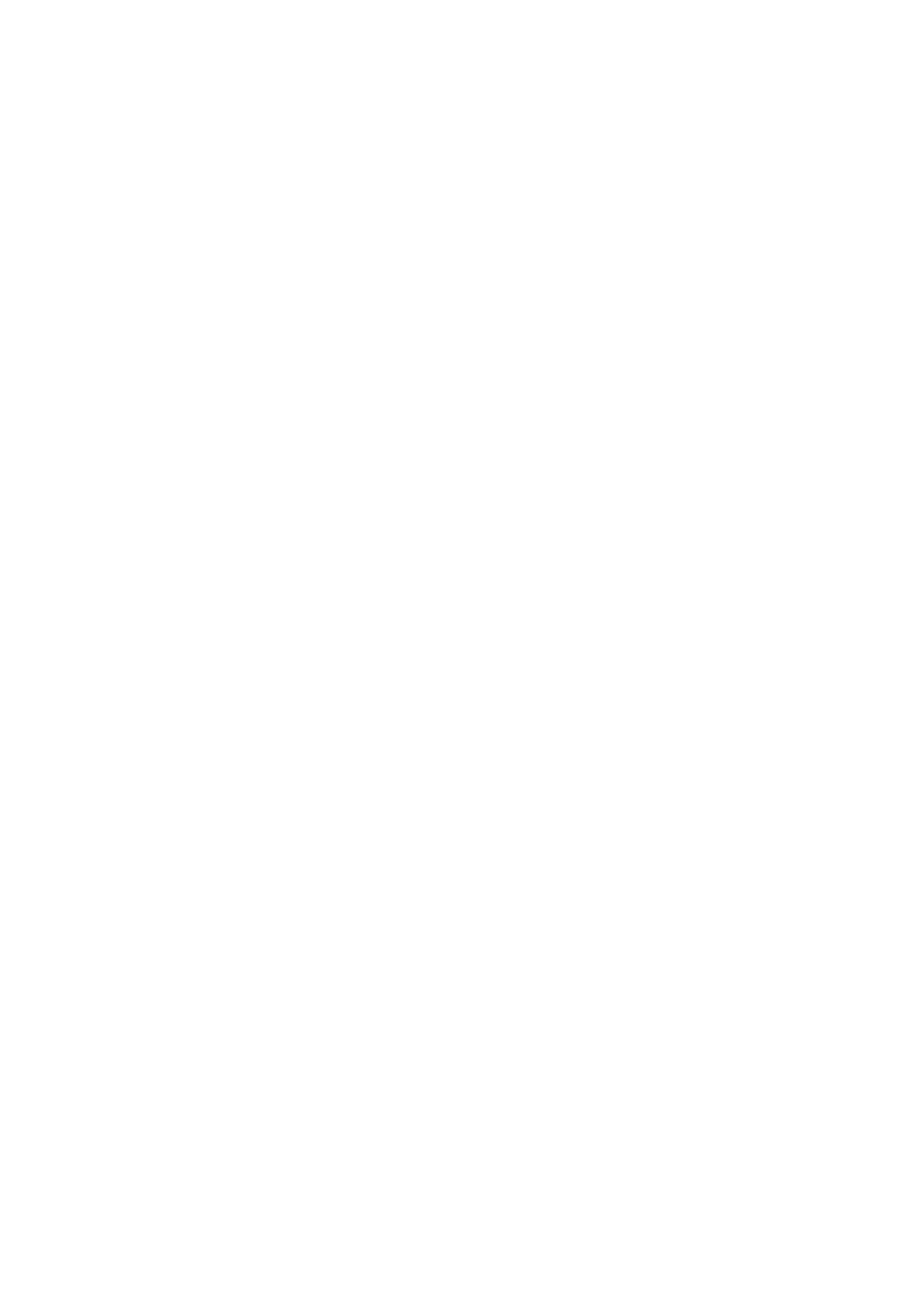# **Program**

## **Sunday, July 22**

**Welcome**

#### **Monday, July 23**

**h. 9.30**

**Pasquale Porro:** The InterLink Project "Soggetto e statuto della filosofia nel Medioevo. Nuove prospettive di ricerca nell'edizione critica dei testi e nelle metodologie di indagine storiografica": An Initial Evaluation

**Andreas Speer / David Wirmer** (with the cooperation of **Tobias Schmidt** and **Philipp Steinkrüger**): Presentation of EGSAMP (European Graduate School for Ancient and Medieval Philosophy): State and **Perspectives** 

**Pasquale Porro / Andreas Speer**: Introduction to the Topic of the Workshop: "Knowledge and Happiness: Philosophy as a Way of Life in the Middle Ages"

**Discussion**

**h. 16.00**

• **Paleography and Textual Criticism Workshop Introductory Lecture Adriano Oliva:** Genres littéraires, traditions textuelles et principes d'édition d'ouvrages latines médiévales **Discussion**

**h. 17.00**

**Pasquale Porro:** Philosophy, Happiness and Salvation. The Augustinian Turning Point

**Georgi Kapriev:** Die Philosophie als Glück des privaten Lebens in Byzanz **Discussion**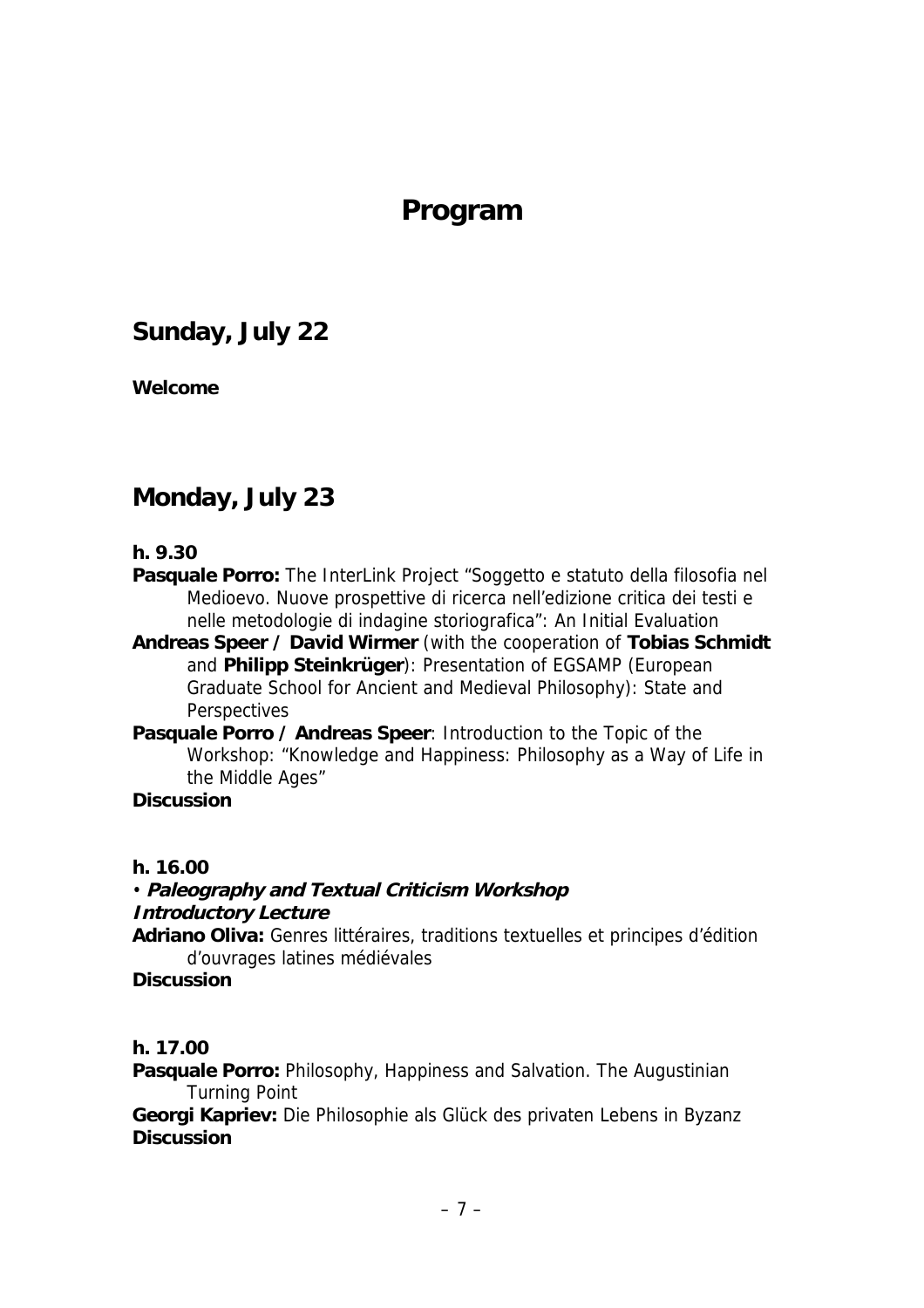### **Tuesday, July 24**

**h. 9.30**

**Nevena Dimitrova:** The Human Knowledge according to Maximus Confessor **Michele Trizio:** Byzantine Commentators on the Nicomachean Ethics:

Eustratius of Nicaea and Michael of Ephesus. The Reason for their Success in the Latin West

**Kalin Yanakiev:** Bliss and Happiness in Byzantine Philosophy **Discussion**

**h. 15.30**

**• Medieval Art and Culture (on-site lectures)**

The Swabian Castle system: **Castel del Monte**; Medieval civil and religious architecture in **Andria**

#### **Wednesday, July 25**

**h. 9.30**

**Smilen Markov:** Historische Zusammenhänge und strukturelle

Transformationen im metaphysischen Modell des Johannes Damaskenos **Marienza Benedetto:** La perfezione dell'anima umana: conoscenza e felicità

nel Medioevo ebraico

**David Wirmer:** Did Aristotle Speak about Conjunction? Avempace and Averroes Reading the Nicomachean Ethics

**Discussion**

**h. 15.30**

**• Paleography and Textual Criticism Workshop** Discussion of concrete cases regarding individual editorial projects

**h. 16.30**

**Oleg Georgiev:** Das Maß der Seele und das glückliche Leben **Francesca Lunanova:** Il flusso delle cause guida la retta conoscenza del

filosofo: la proposta del Liber de causis primis et secundis **Discussion**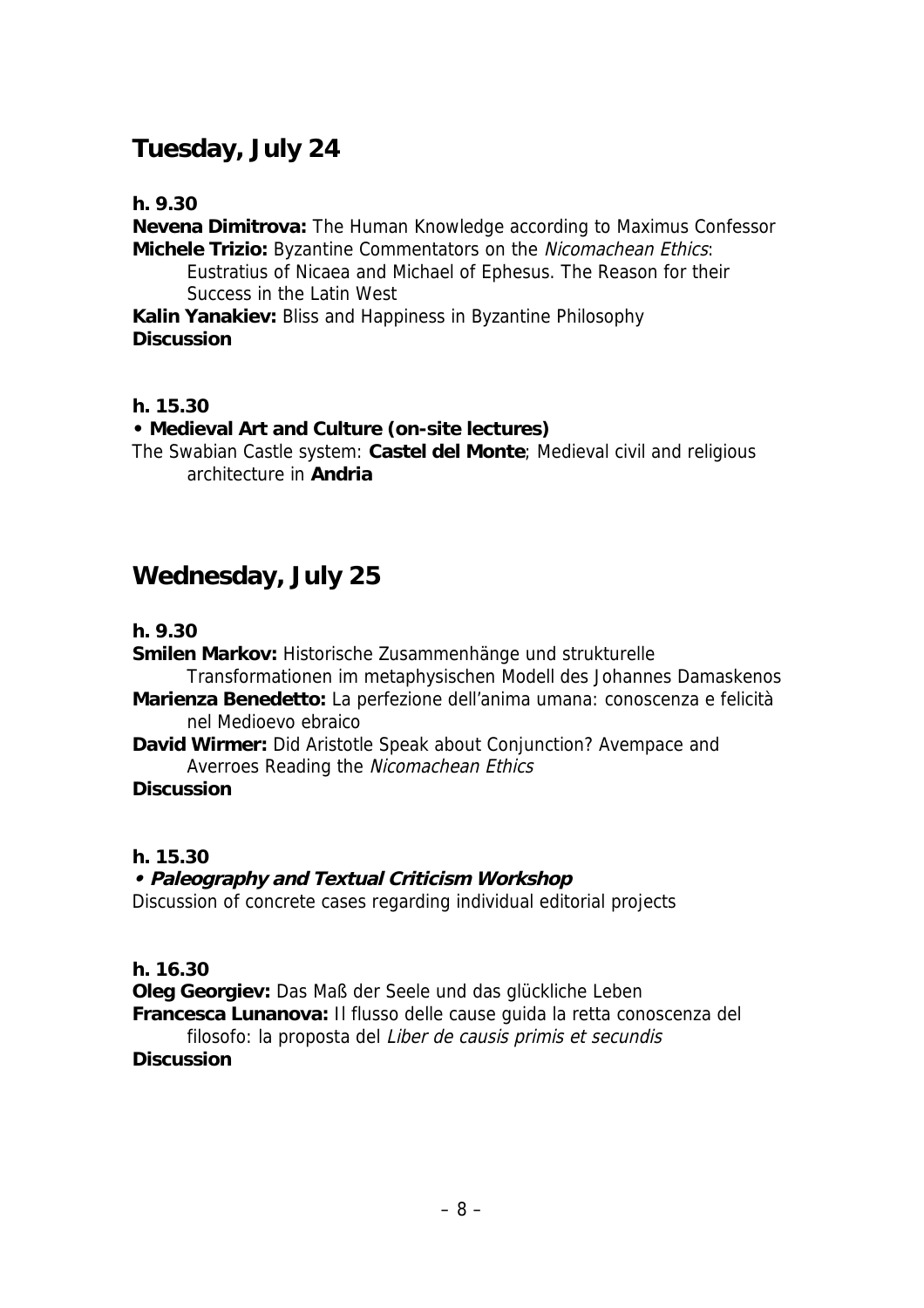**h. 18.30**

**• Medieval Art and Culture (Early Music)**

**Alfonso X el Sabio – Las Cantigas de Santa María** Introductory lecture and concert given by the **Calixtinus** Ensemble

### **Thursday, July 26**

**h. 9.30**

**Evelina Miteva:** Is There Intellectual Freedom according to Albert the Great? **Adriano Oliva:** Contemplatio accipit rationem vitae. La contemplation des philosophes dans l'œuvre de Thomas d'Aquin : pour une interprétation correcte du Super III Sent., dist. 35, q. 1, art. 2

**Sabine Folger-Fonfara:** Von den "demonstrabilia" zu den ersten Verstandesbegriffen – Kritik an einer Ungenauigkeit der resolutiven Methode bei Thomas von Aquin (De veritate, I,1) **Discussion**

**h. 15.30**

**• Medieval Art and Culture (on-site lectures)**

The Romanesque Cathedrals of **Molfetta** and **Trani**; the Swabian Castle system: **Trani**

# **Friday, July 27**

**h. 9.30**

**Marialucrezia Leone:** The Intellectual in Society: Henry of Ghent's Interpretation of the magister theologiae

**Julia M. Wittschier:** Die zweifache Priorität des Göttlichen – Philosophische und theologische Dimensionen der Lehre von Gott als Ersterkanntem bei Heinrich von Gent

**Anna Arezzo:** La dottrina del lumen medium in Enrico di Gand: lo statuto della teologia tra ideale scientifico e illuminazione sovrannaturale

**Discussion**

**h. 15.30**

**• Paleography and Textual Criticism Workshop** Discussion of concrete cases regarding individual editorial projects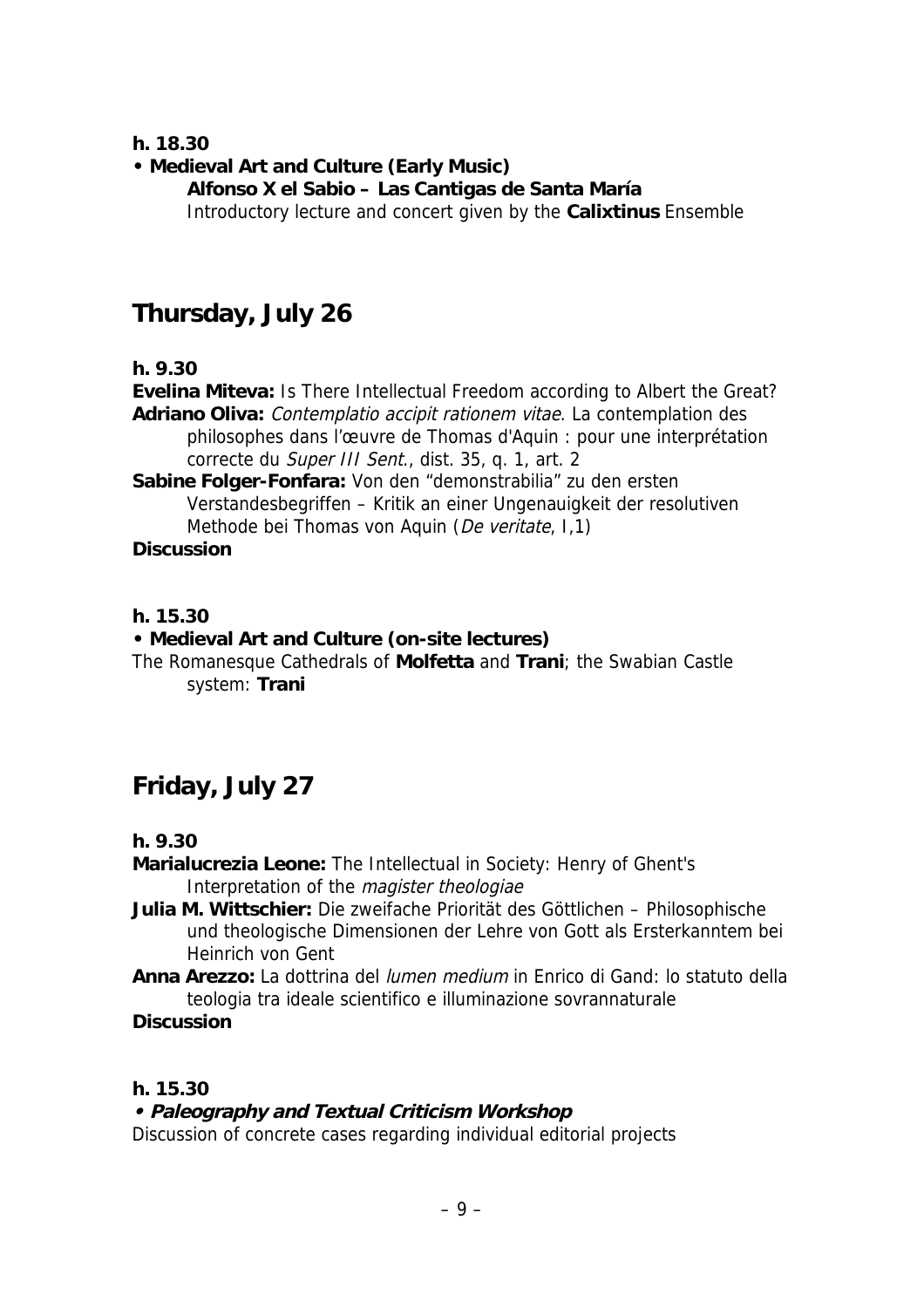**h. 16.30**

**Guy Guldentops:** Durandus on the Possibility and Limits of a Philosophical Life **Thomas Jeschke:** Die Debatte über die Glückseligkeit im reflexiven Akt **Ubaldo Villani-Lubelli:** Die kritische Edition des zweiten Quodlibet Heinrichs

von Lübeck: Textkritik und inhaltliche Probleme **Discussion**

### **Saturday, July 28**

**h. 9.30**

- **Lydia M. Wegener:** Two Contrasting Ways of Redefining Meister Eckhart's Doctrine of "gelâzenheit" and their Consequences for Human Happiness: Henry Suso against the "Frankfurter"
- **Gergana Dineva:** Die Begrenztheit als eine Denk- und Existenzperspektive im **Mittelalter**

**Tzotcho Boiadjiev:** Leben und Tod gemäß De condemnenda mortis des Demetrios Kydones

**Discussion**

**h. 15.30**

**• Medieval Art and Culture (on-site lectures)** The Romanesque Cathedrals of **Bitonto** and **Ruvo**

#### **Sunday, July 29**

Free morning

**h. 16.00**

**• Paleography and Textual Criticism Workshop** Discussion of concrete cases regarding individual editorial projects

**h. 17.00**

**• Medieval Art and Culture (on-site lectures)** The Cathedral of **Canosa**; archaeological sites in **Canosa**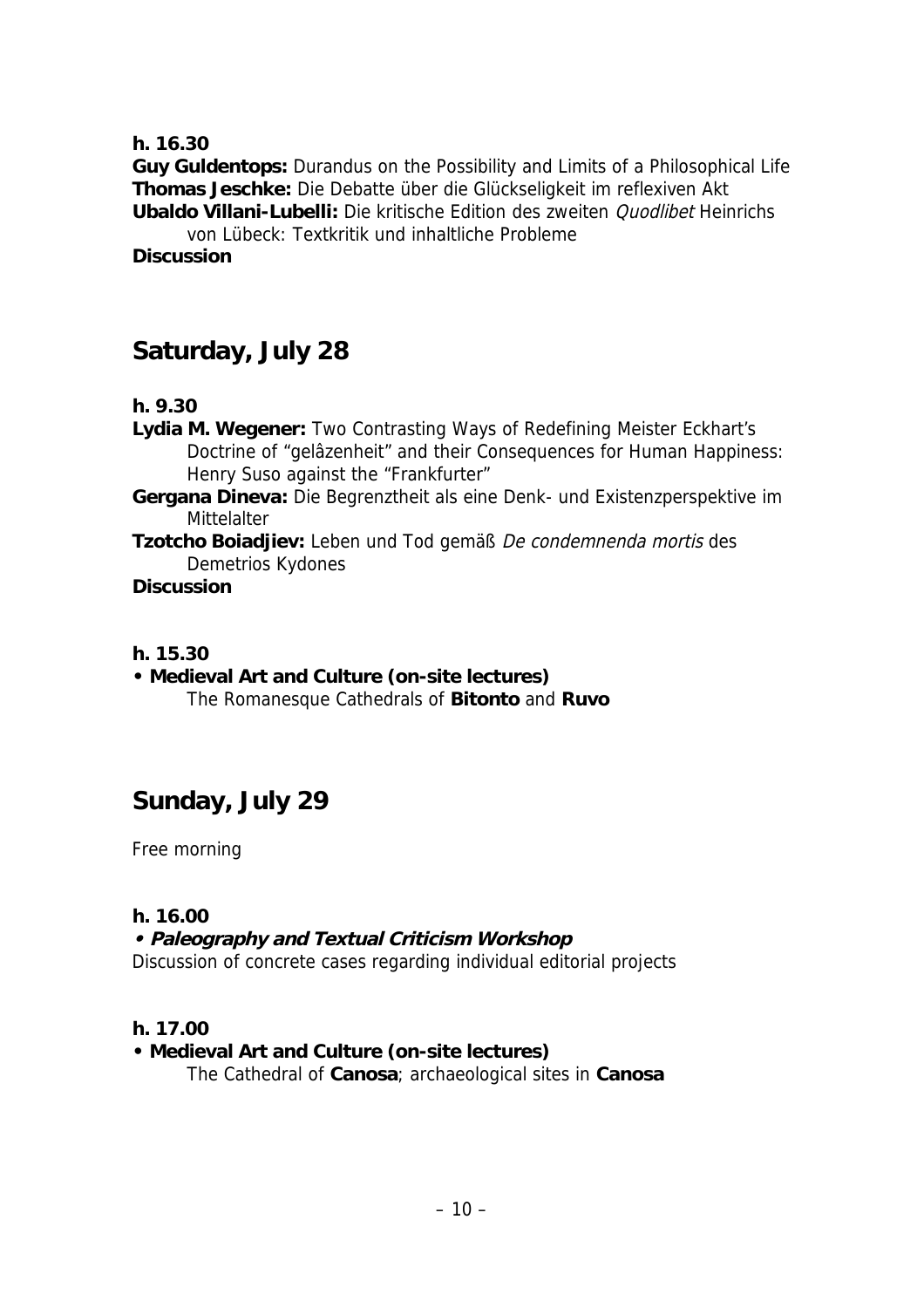#### **Monday, July 30**

**h. 9.30**

**Christoph Helmig:** Platonic Happiness – the Philebus Reconsidered **Danielle Alexandra Layne:** Ignorance and the Ancient Philosophical Life **Lucrezia Iris Martone:** Le De Anima de Jamblique : étude historique et doctrinale **Discussion**

**h. 15.30**

**• Paleography and Textual Criticism Workshop** Discussion of concrete cases regarding individual editorial projects

**h. 16.30**

**Suzanne Metselaar**: The Absolute as First Known – The Continuity of the Platonic Tradition

**h. 17.30 Ancient Philosophy as a Way of Life? Panel coordinated by Jan Opsomer**

#### **Tuesday, July 31**

**h. 9.30**

- **Iva Manova:** Metaphysical and Ethical Consequences of the Epistemological Striving for Clarity
- **Stefan Nottelmann:** Transzendentale Semantik und mittelalterliche Philosophie
- **Todor Todorov:** The Problem of Happiness and the Boundaries of Philosophical Knowledge

**h. 14.30**

- **Medieval Art and Culture (on-site lectures)**
- The Romanesque Cathedral of **Troia**; medieval illuminated Exultet in the Diocesan Museum of Troia; the Swabian Castle system and medieval archaeology: **Lucera**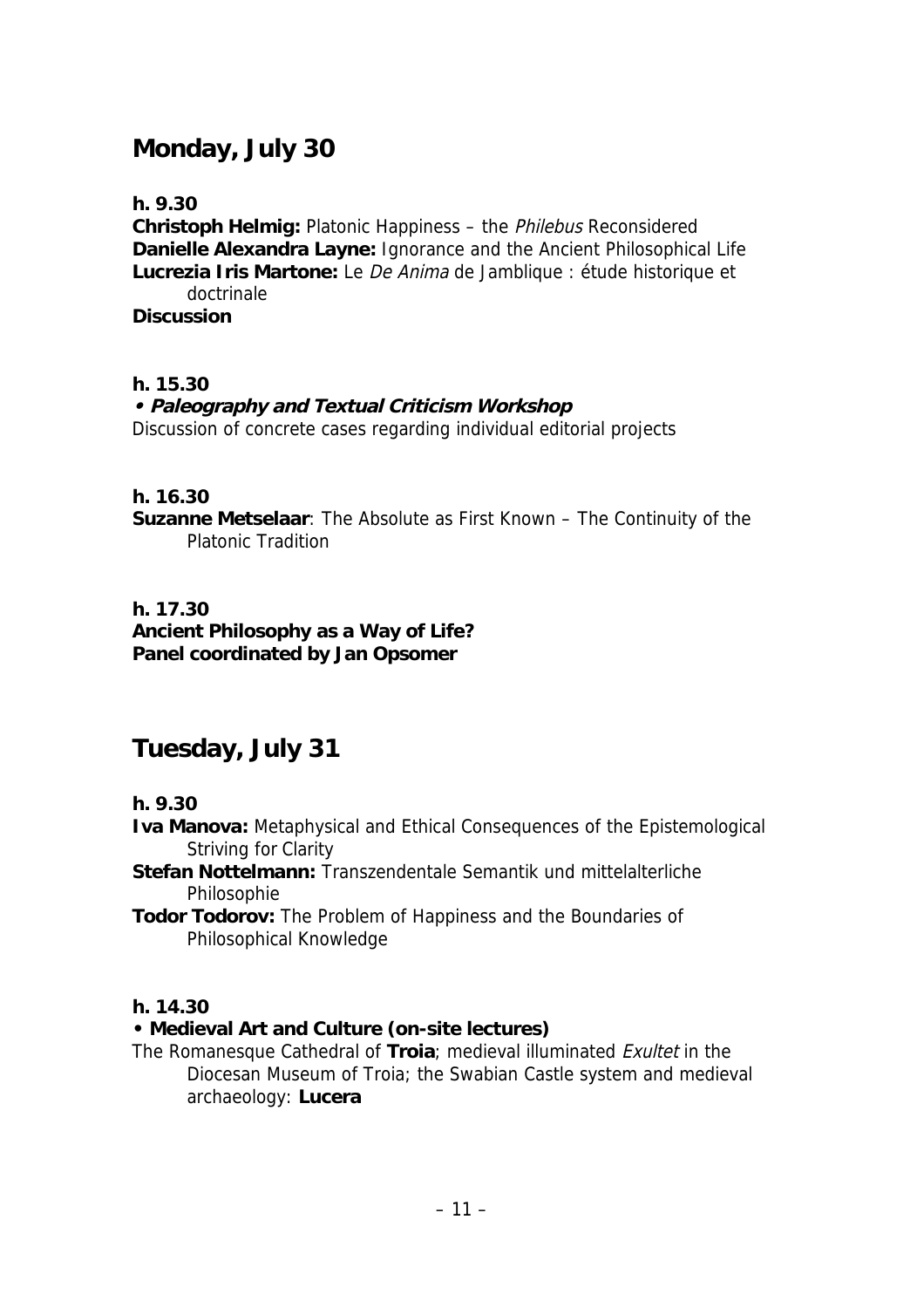### **Wednesday, August 1**

**h. 9.30**

**Philosophy in the Middle Ages: A Profession or a Way of Life? Panel**

**Andreas Speer / Pasquale Porro:** Closing Remarks on the InterLink Project and EGSAMP

**h. 14.30**

**• Medieval Art and Culture (on-site lectures)** Monastic Culture and Basilian Cave Churches in Matera

**Thursday, August 2**

**Farewell**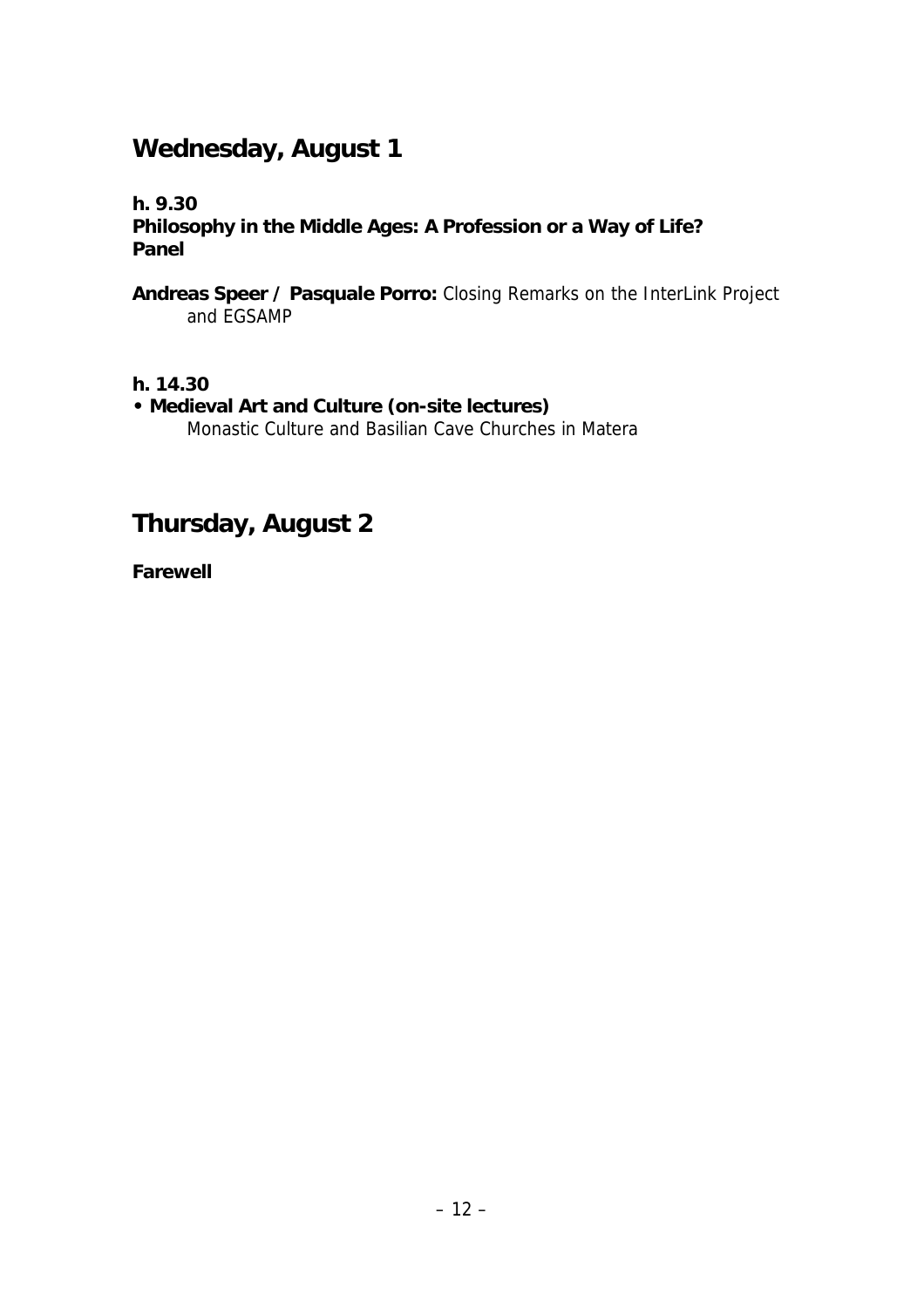**Lodging:**

**• Biomasseria Lama di Luna**, Località Montegrosso, I-70031 Andria (BA); tel./fax +39.0883.569505; [www.lamadiluna.it](http://www.lamadiluna.it) ; e-mail: [info@lamadiluna.it](mailto:info@lamadiluna.it)



• **Masseria Terre di Traiano**, s.p. 12, km 13, I-70031 Andria (Ba); tel./fax: +39.0883.596771; [www.terreditraiano.it](http://www.terreditraiano.it) ; e-mail: [info@terreditraiano.it](mailto:info@terreditraiano.it)



**Board:**

**• Antichi sapori di Pietro Zito. Cucina e Territorio** Piazza S. Isidoro 10, Montegrosso, Andria (Ba), tel. +39.0883.569529 [www.antichi](http://www.antichi) [sapori.biz](http://sapori.biz)